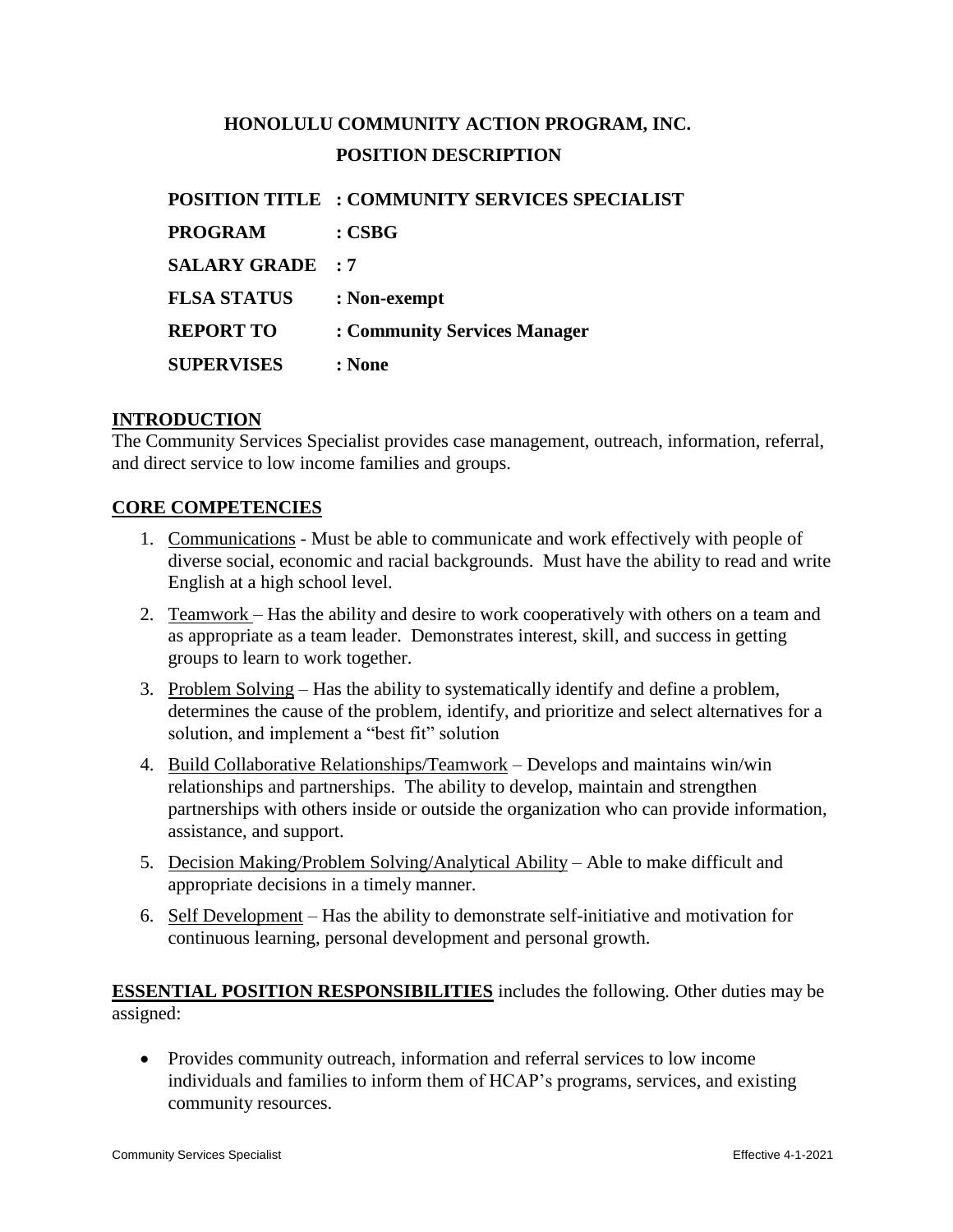- Implements the district's direct service projects, such as Employment Core Services, VITA Tax Program, LIHEAP, and Weatherization Assistance Program. Client Development, Ohana Produce Food Distribution, and other projects to assure compliance with all funding sources.
- Develops an Individual Service Plan (ISP) for each client that identifies goals, activities, strategies, timetables, and monitors client's progress towards self sufficiency.
- Provides case management services to clients.
- Provides services to inmates in Correctional facilities including, but not limited to intake, assessment, employment preparation & job development classes, support services and ongoing case management.
- Assists the Community Service Manager in achieving the goals of the district office.
- Assists low-income community groups, particularly the District Council, with problem solving methods, organizational skill development, and community planning.
- Assists with the clerical work by answering phones, typing, filing, etc.
- Attend community and partner outreach events.
- All other duties may be assigned.

### **MINIMUM QUALIFICATIONS**

To perform this job successfully, an individual must be able to perform each essential function satisfactorily. The requirements listed below are representative of the knowledge, skill, and/or ability required. Reasonable accommodation may be made to enable individuals with disabilities to perform the essential functions.

#### **EDUCATION**

Associates Degree in human services, social work or a related field is required.

#### **EXPERIENCE**

Two years' experience providing case management, outreach, information and referral service to low-income families and groups is preferred.

#### **REQUIRED SKILLS, KNOWLEDGE & ABILITIES**

- Must be knowledgeable of the multi-ethnic cultures common to Oahu.
- Must be able to work flexible hours, which may include nights and weekends
- Must possess a valid driver's license, have daily access to an automobile, or have access to timely transportation for work.
- Must be able to operate personal computer using Microsoft Office Suite.